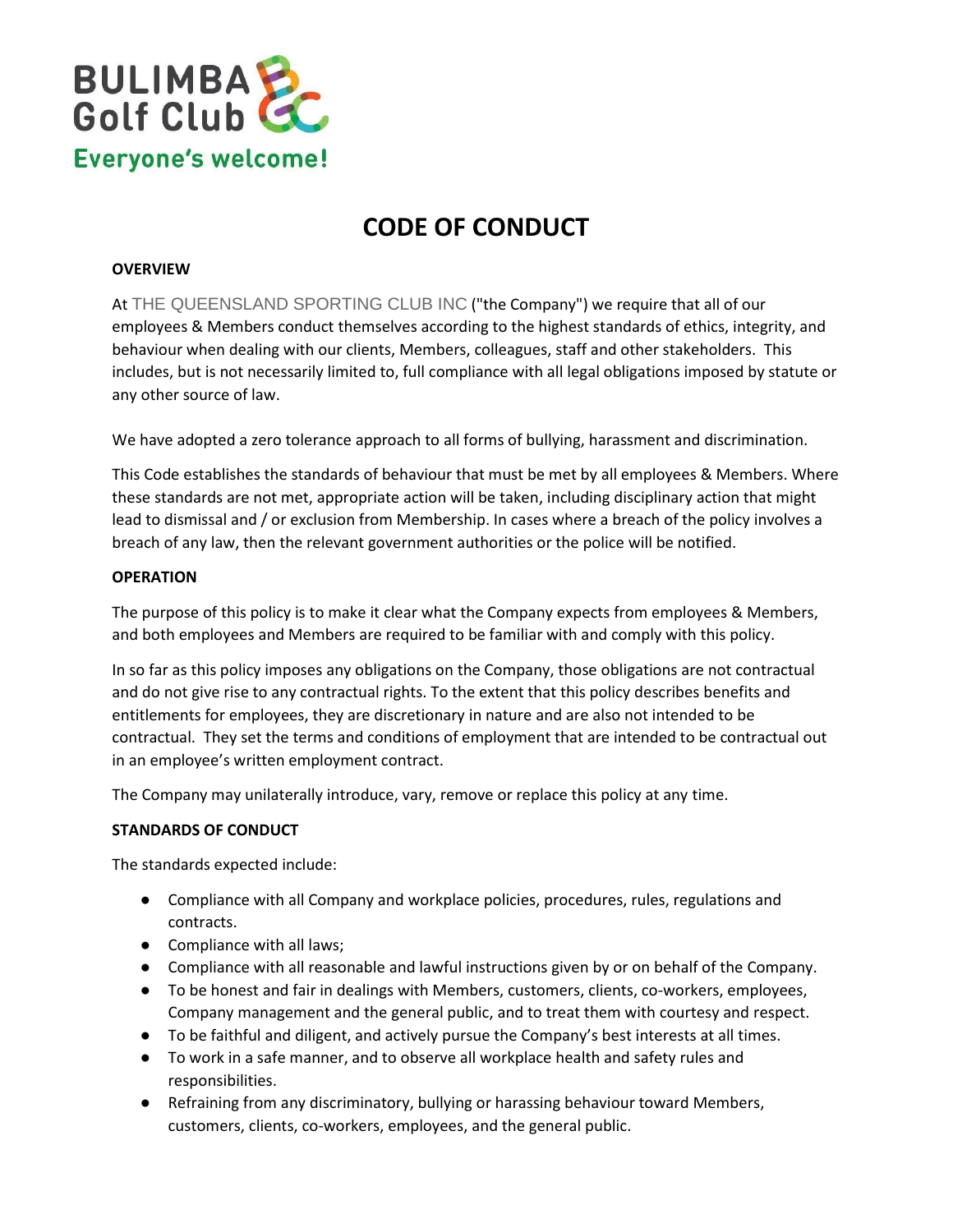

- To not make any statements to the media about the Company's business, unless expressly authorised to do so by the Company (requests for media statements should be referred to the Management Committee).
- To not make any statements about the Company on social media, or any other public platform, that may harm the Company's reputation.
- To not, in connection with the employee's employment, accept any financial or other benefit from any entity other than the Company – unless acceptance of such benefit is in accordance with the Company's other workplace policies or is otherwise disclosed to the Company and expressly permitted by the Company.
- To not engage in any employment or provide any services to any person or entity other than the Company, except with the Company's prior written consent.
- To not engage in any employment or provide any services to a supplier or competitor of the Company, except with the Company's prior written consent.
- Immediately disclosing any potential, perceived or actual conflict of interest (whether direct or indirect) that may give rise to a conflict with the performance of the employee's obligations to the Company, or the Company's business, confidential information or reputational interests. The Company may direct employees to take action to eliminate or reduce any such conflict, and employees must comply with such directions.
- To not engage in conduct, whether during or after work hours, that in the opinion of the Company causes damage or potential damage to the Company's property or reputation.
- To not use, or come to work while affected by use of prohibited drugs or alcohol.
- To not discriminate on the basis of personal characteristics including (but not limited to) sex, race, disability, pregnancy, age, marital status, gender or sexual orientation.
- To ensure and maintain punctuality, as determined by contracted hours and / or the agreed weekly work roster.
- To respect the Company's property.
- To not use Company internet to access and/or download sexually explicit material or other offensive material.
- To not use Company email to send sexually explicit or suggestive material, or other offensive or harassing material.
- To maintain both during employment and after termination of employment with the Company, the confidentiality of any confidential information, records or other materials acquired during the course of employment.
- At all times, behave in a way that upholds the Company's core values and the integrity and good reputation of the Company.
- Reporting any conduct of other workplace participants which is in breach of any of the above, or potentially in breach of any of the above, without delay.